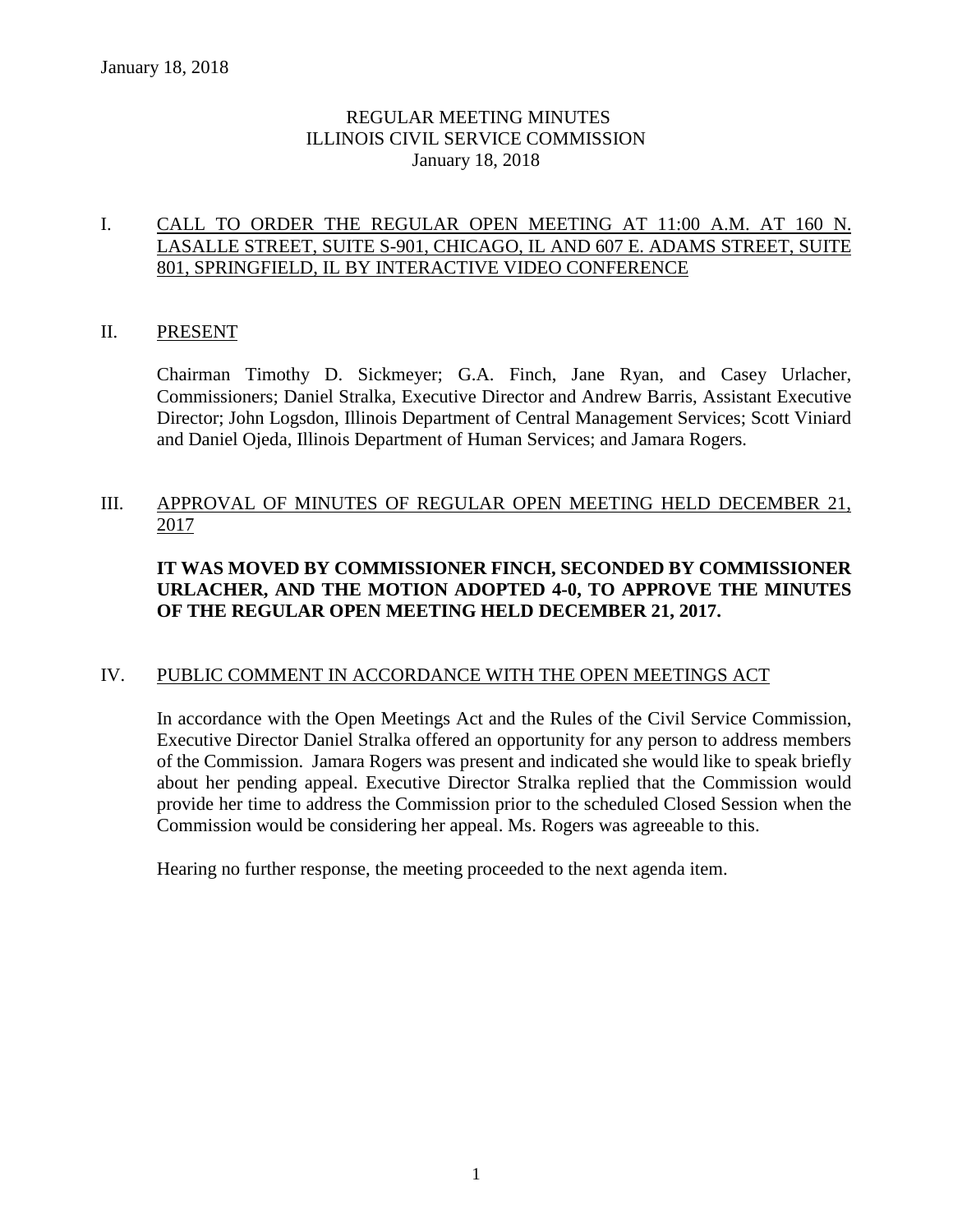#### EXEMPTIONS UNDER SECTION  $4d(3)$  OF THE PERSONNEL CODE V.

# A. Report on Exempt Positions from Department of Central Management Services

|               | Total     | Number of Exempt |
|---------------|-----------|------------------|
| <u>Agency</u> | Employees | Positions        |
|               |           |                  |
|               |           |                  |
|               |           |                  |
|               |           |                  |
|               |           |                  |
|               |           |                  |
|               |           |                  |
|               |           |                  |
|               |           |                  |
|               |           |                  |
|               |           |                  |
|               |           |                  |
|               |           |                  |
|               |           |                  |
|               |           |                  |
|               |           |                  |
|               |           |                  |
|               |           |                  |
|               |           |                  |
|               |           |                  |
|               |           |                  |
|               |           |                  |
|               |           |                  |
|               |           |                  |
|               |           |                  |
|               |           |                  |
|               |           |                  |
|               |           |                  |
|               |           |                  |
|               |           |                  |
|               |           |                  |
|               |           |                  |
|               |           |                  |
|               |           |                  |
|               |           |                  |
|               |           |                  |
|               |           |                  |
|               |           |                  |
|               |           |                  |
|               |           |                  |
|               |           |                  |
|               |           |                  |
|               |           |                  |
|               |           |                  |
|               |           |                  |
|               |           |                  |
|               |           |                  |
|               |           |                  |
|               |           |                  |
|               |           |                  |
|               |           |                  |
|               |           |                  |
|               |           |                  |
|               |           |                  |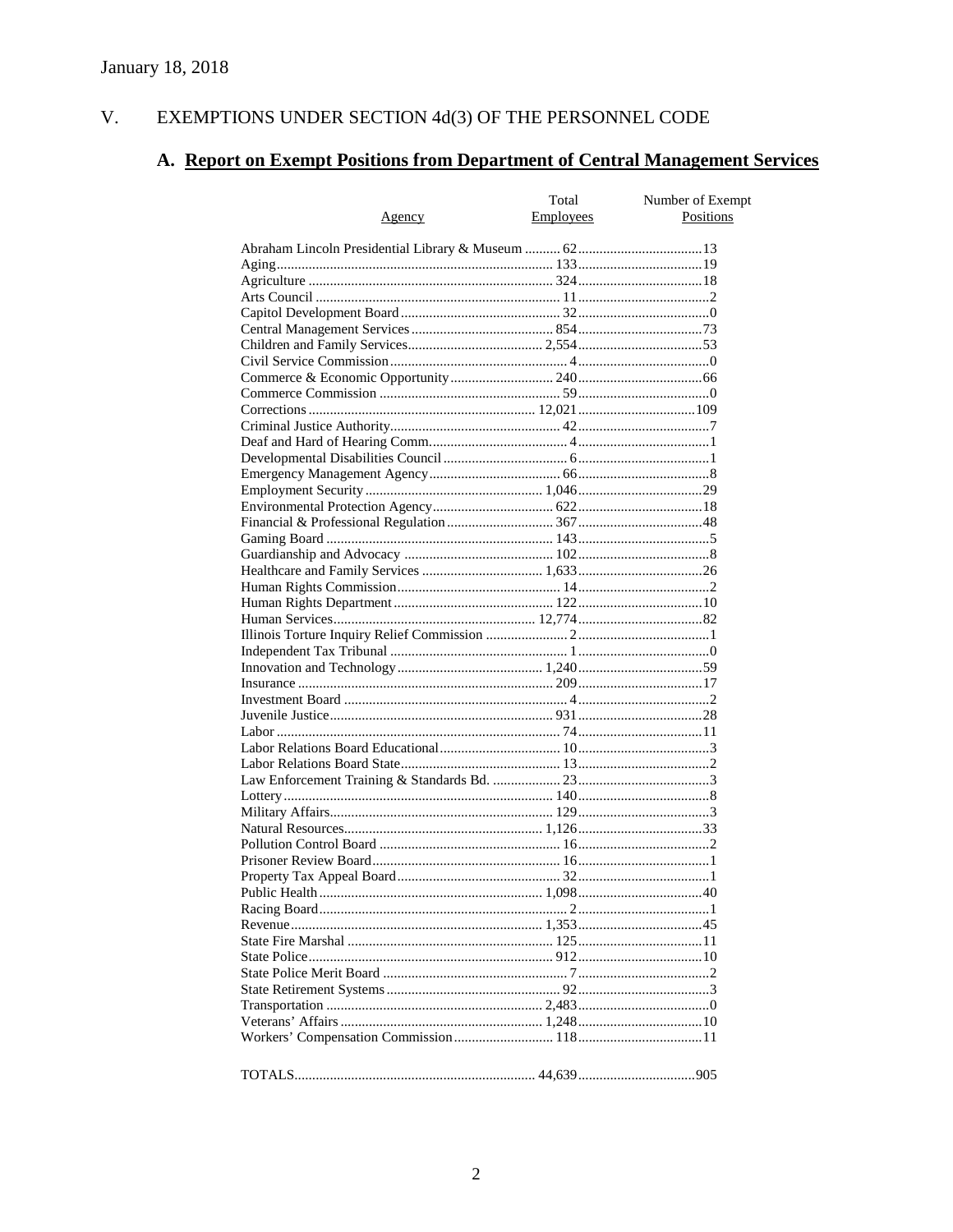#### **B. Governing Rule – Section 1.142 Jurisdiction B Exemptions**

- a) The Civil Service Commission shall exercise its judgment when determining whether a position qualifies for exemption from Jurisdiction B under Section 4d(3) of the Personnel Code. The Commission will consider any or all of the following factors inherent in the position and any other factors deemed relevant to the request for exemption:
	- 1) The amount and scope of principal policy making authority;
	- 2) The amount and scope of principal policy administering authority;
	- 3) The amount of independent authority to represent the agency, board or commission to individuals, legislators, organizations or other agencies relative to programmatic responsibilities;
	- 4) The capability to bind the agency, board or commission to a course of action;
	- 5) The nature of the program for which the position has principal policy responsibility;
	- 6) The placement of the position on the organizational chart of the agency, board or commission;
	- 7) The mission, size and geographical scope of the organizational entity or program within the agency, board or commission to which the position is allocated or detailed.
- b) The Commission may, upon its own action after 30 days' notice to the Director of Central Management Services or upon the recommendation of the Director of the Department of Central Management Services, rescind the exemption of any position that no longer meets the requirements for exemption set forth in subsection (a). However, rescission of an exemption shall be approved after the Commission has determined that an adequate level of managerial control exists in exempt status that will insure responsive and accountable administrative control of the programs of the agency, board or commission.
- c) For all positions currently exempt by action of the Commission, the Director of Central Management Services shall inform the Commission promptly in writing of all changes in essential functions, reporting structure, working title, work location, position title, position number or specialized knowledge, skills, abilities, licensure or certification.
- d) Prior to granting an exemption from Jurisdiction B under Section 4d(3) of the Personnel Code, the Commission will notify the incumbent of the position, if any, of its proposed action. The incumbent may appear at the Commission meeting at which action is to be taken and present objections to the exemption request.

(Source: Amended at 34 Ill. Reg. 3485, effective March 3, 2010)

\* \* \*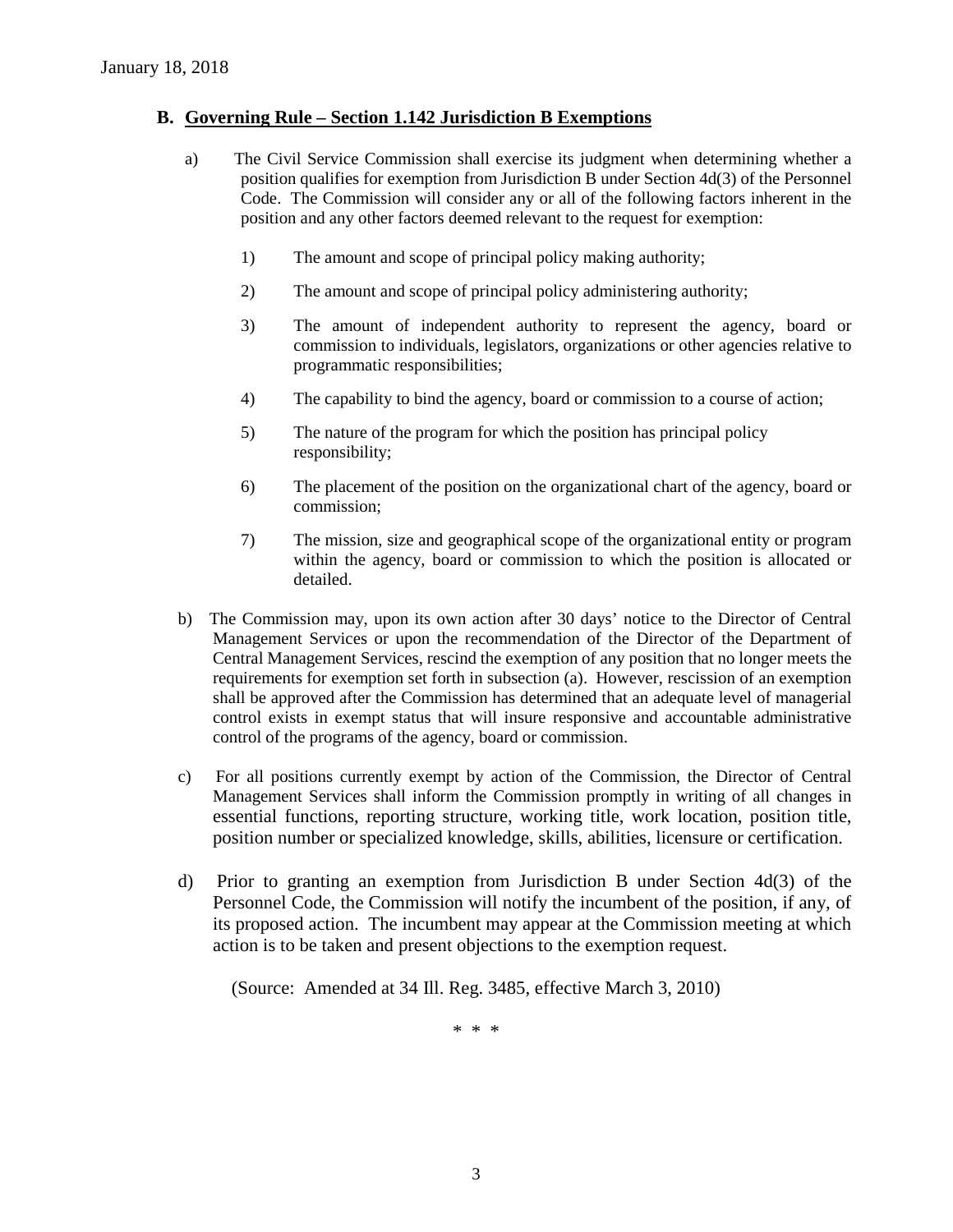## **C. Request for 4d(3) Exemption**

Executive Director Daniel Stralka reported the following:

 $\triangleright$  As to Item C, this was a request from the Department of Human Services to rescind the exemption for its Bureau Chief of Recruitment and Selection. The rescission was supported by the Director of Central Management Services. Staff also recommended approval of this request as the agency would still retain an adequate level of managerial control in exempt status.

Executive Director Stralka followed up on the Staff's ongoing review of exempt positions in the Bureau of Property Management (BOPM) in the Department of Central Management Services. The Commission recently received new position description forms that abolished the seven exempt Client Manager positions. It was one of these positions that triggered the Staff review of the BOPM over three years ago. With the abolishment of these positions, the Staff's review of BOPM is concluded. Three exempt Transactions positions remain and John Logsdon, CMS Division Manager of Technical Services, indicated he would notify Commission Staff of the agency's plan for them.

## **IT WAS MOVED BY COMMISSIONER RYAN, SECONDED BY COMMISSIONER URLACHER, AND THE MOTION ADOPTED 4-0 TO GRANT THE RESCISSION OF 4d(3)EXEMPTION FOR THE FOLLOWING POSITION:**

## **C: Bureau Chief of Recruitment and Selection (Human Services)**

## **The following 4d(3) exemption was rescinded on January 18, 2018:**

#### **D. Illinois Department of Human Services – proposed rescission of exemption**

| <b>Position Number</b>  | 40070-10-11-200-00-01                                          |
|-------------------------|----------------------------------------------------------------|
| <b>Functional Title</b> | Bureau Chief of Recruitment and Selection                      |
| Incumbent               | Deborah Dilello                                                |
|                         | Human Resources Director who reports to the Chief of Staff and |
| Supervisor              | who reports to the Secretary                                   |
| Location                | <b>Sangamon County</b>                                         |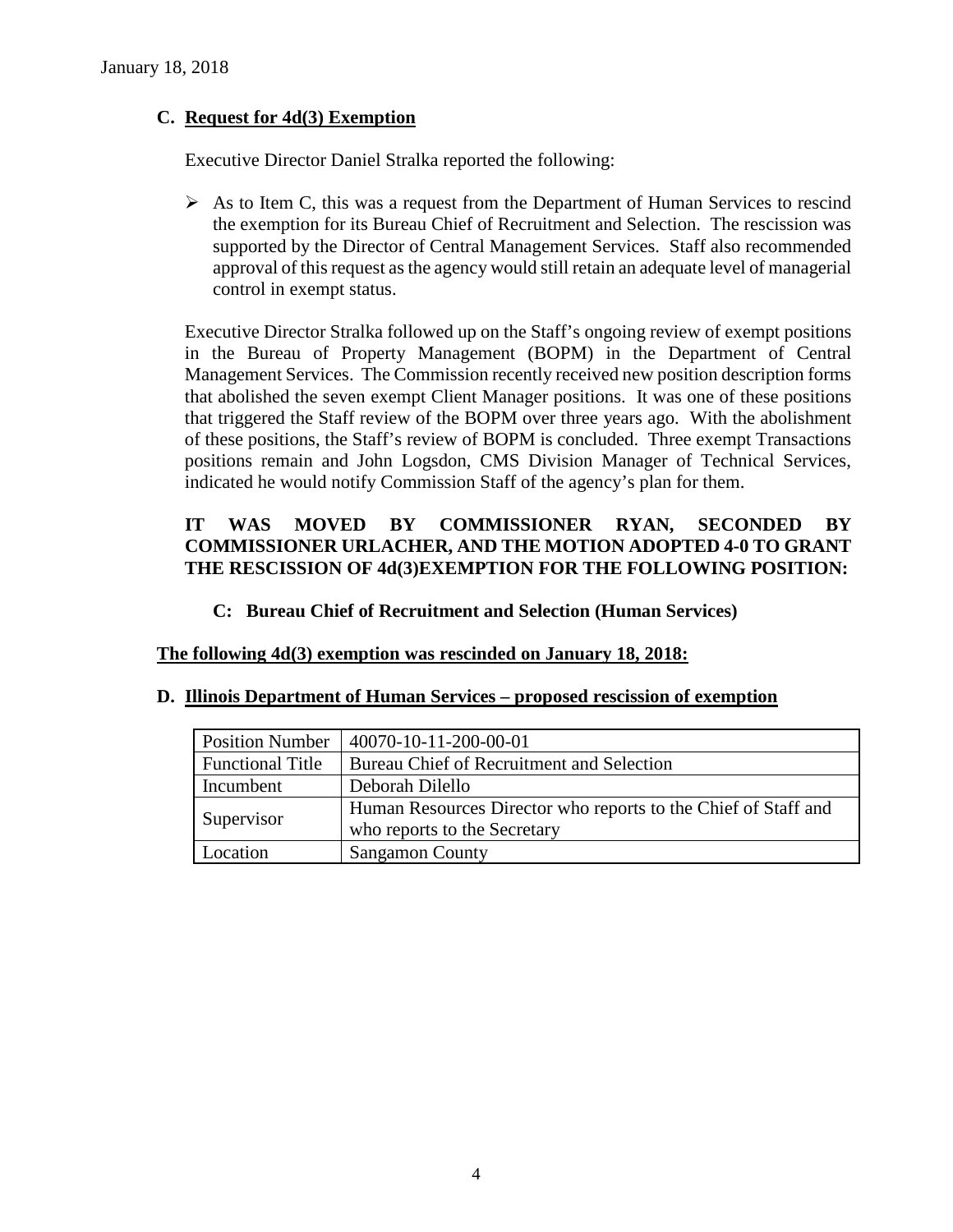#### VI. CLASS SPECIFICATIONS

#### **A. Governing Rule – Section 1.45 Classification Plan**

The Commission will review the class specifications requiring Commission approval under the Classification Plan and will approve those that meet the requirements of the Personnel Code and Personnel Rules and conform to the following accepted principles of position classification:

- a) The specifications are descriptive of the work being done or that will be done;
- b) Identifiable differentials are set forth among classes that are sufficiently significant to permit the assignment of individual positions to the appropriate class;
- c) Reasonable career promotional opportunities are provided;
- d) The specifications provide a reasonable and valid basis for selection screening by merit examinations;
- e) All requirements of the positions are consistent with classes similar in difficulty, complexity and nature of work.

The following class titles were submitted for revision by the Director of the Illinois Department of Central Management Services:

#### **B. Revenue Collection Officer Trainee Revenue Collection Officer I**

**Revenue Collection Officer II Revenue Collection Officer III**

**C. Environmental Health Specialist III** 

## **D. Juvenile Justice Youth & Family Specialist Option 1 Juvenile Justice Youth & Family Specialist Option 2 Juvenile Justice Youth & Family Specialist Supervisor**

Assistant Executive Director Barris addressed Items B, C, and D together as they all involved revisions to current classes without abolishing or creating new classes. Barris explained that all the revisions were agreed to through collective bargaining and that the revisions would not result in an increase in compensation for positions within the class. As stated on the classification plan review, revisions were necessary for the Revenue Collection Officer classes to reflect the current training regimen at the agency while the revision to the Environment Health Specialist III class was necessary to address the difficulty in obtaining qualified candidates for positions within the class. Regarding Item D, Barris specifically noted that previous revisions based upon Public Act 100-0019 had been submitted to the Commission and inquired of John Logsdon, CMS Technical Services, why there were two different minimum requirements for the classes. Logsdon explained that the changes to the classes at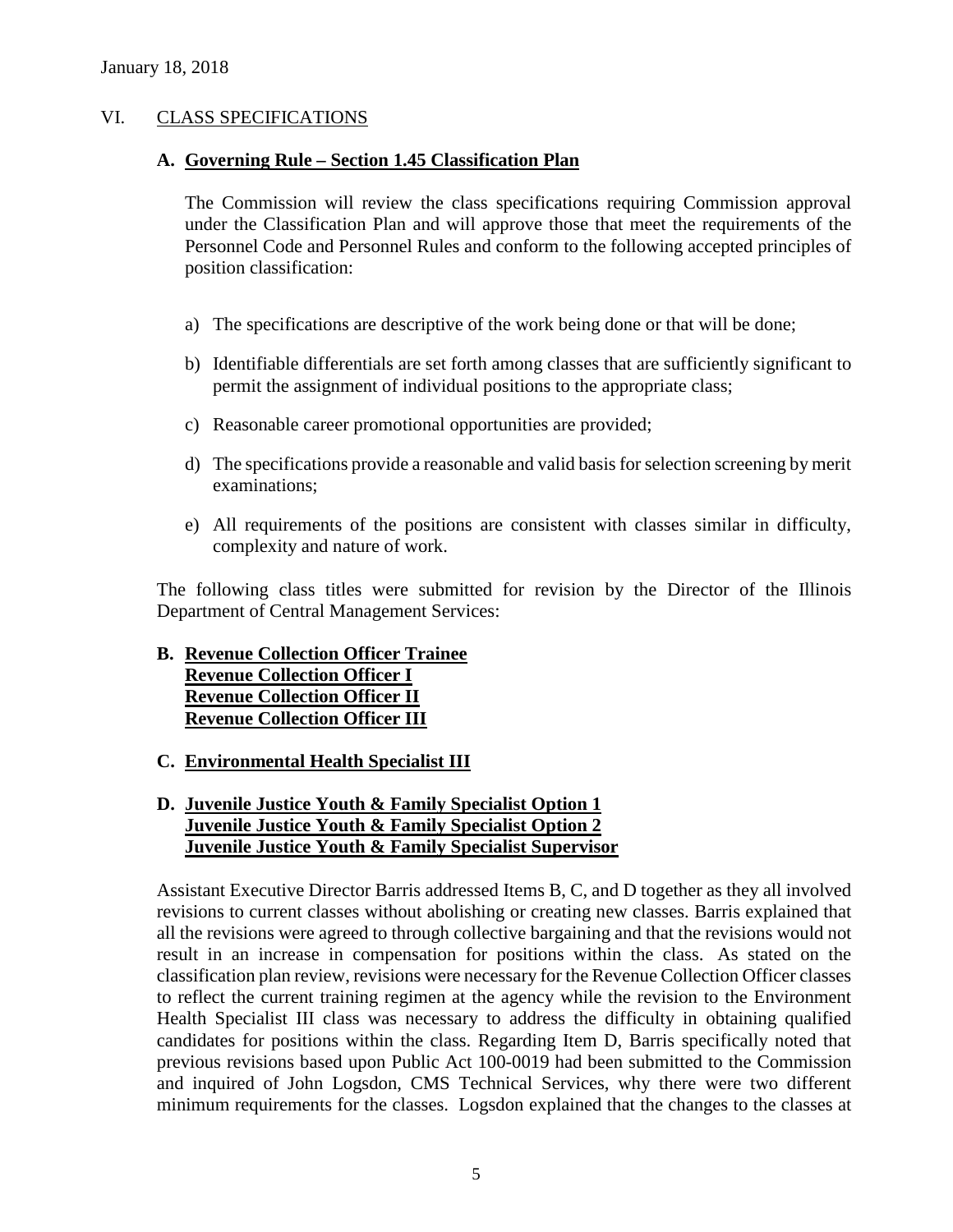Juvenile Justice would have been submitted at the same time but for a delay at labor relations at the agency. Logsdon explained that the public act required that the qualifications for the position needed to be "loosened up" and two different minimum requirements accomplished this need. Commissioner Ryan asked if the agency was having trouble filling the positions and Logsdon indicated that they were and it was the intent of the Public Act to address this difficulty. Chairman Sickmeyer asked whether this revision would result in a "dumbing down" of the applicant pool. John Logsdon replied that he was aware of that legitimate concern but it did not apply here and that the revisions were in response to changes in the law.

## **IT WAS MOVED BY COMMISSIONER FINCH, SECONDED BY COMMISSIONER URLACHER, AND THE MOTION ADOPTED 4-0 TO APPROVE THE REVISION OF THE FOLLOWING CLASS TITLES TO BE EFFECTIVE FEBRUARY 1, 2018:**

- **B. Revenue Collection Officer Trainee Revenue Collection Officer I Revenue Collection Officer II Revenue Collection Officer III**
- **C. Environmental Health Specialist III**
- **D. Juvenile Justice Youth & Family Specialist Option 1 Juvenile Justice Youth & Family Specialist Option 2 Juvenile Justice Youth & Family Specialist Supervisor**

## **IT WAS MOVED BY COMMISSIONER RYAN, SECONDED BY COMMISSIONER URLACHER, AND THE MOTION ADOPTED 4-0 TO DISAPPROVE ANY CLASS SPECIFICATIONS RECEIVED BY THE COMMISSION STAFF NOT CONTAINED IN THIS AGENDA TO ALLOW ADEQUATE STUDY.**

#### VII. PERSONNEL RULES

## **A. Civil Service Commission Governing Rule – Section 1.310 Personnel Rules**

The Commission has power to disapprove new rules or amendments to existing rules submitted by the Director of Central Management Services. Such proposed new rules or amendments of existing rules submitted to the Commission shall be accompanied by a report of proceedings attending the prior public hearing required by law with respect to them. If the Commission does not disapprove new rules or any amendment to existing rules within 30 days following the receipt from the Director of Central Management Services, the new rules or amendments have the force and effect of law after filing by the Director with the Secretary of State.

## **B. None submitted**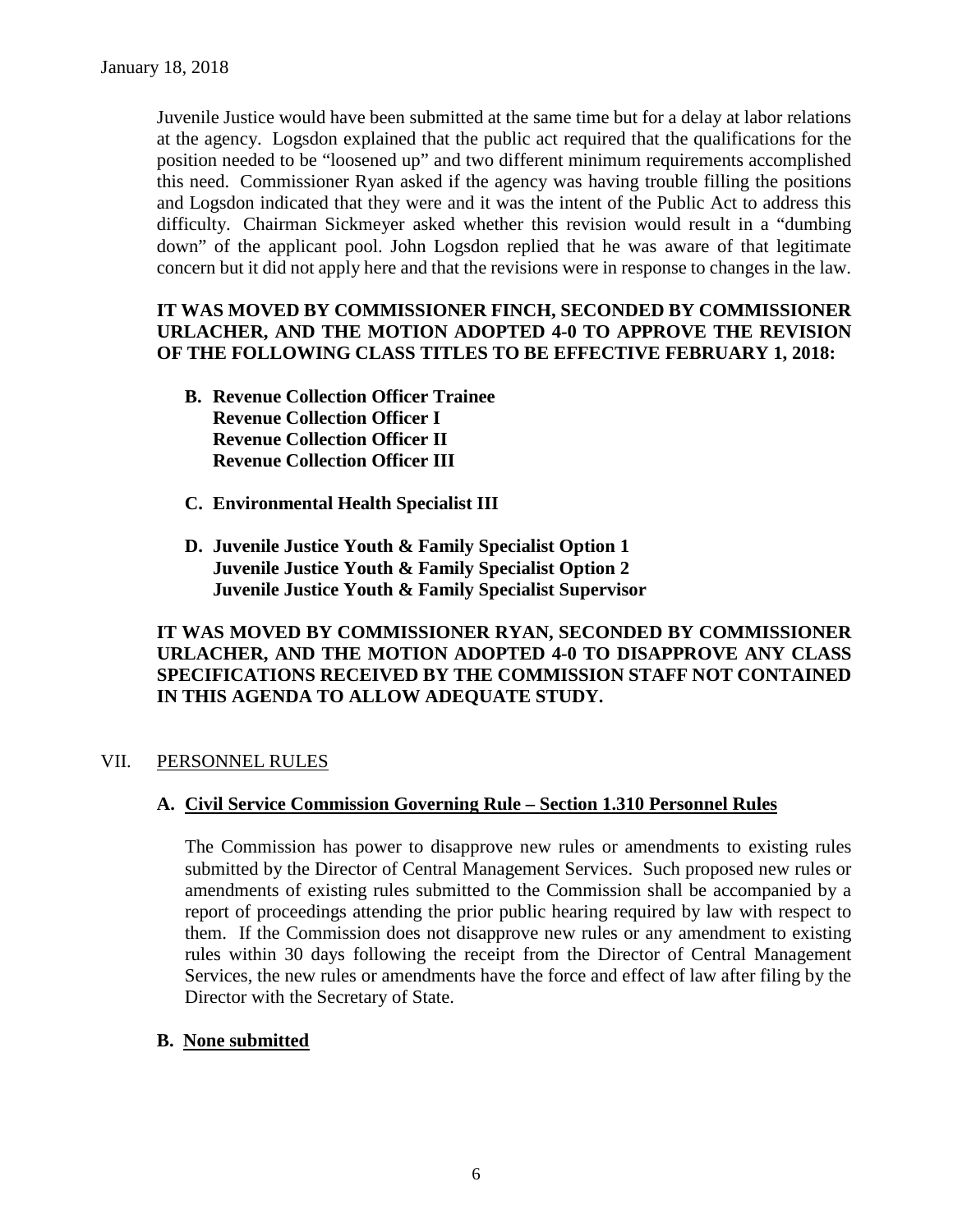## **IT WAS MOVED BY COMMISSIONER URLACHER, SECONDED BY COMMISSIONER RYAN, AND THE MOTION ADOPTED 4-0 TO DISAPPROVE ANY AMENDMENTS TO PERSONNEL RULES RECEIVED BY THE COMMISSION STAFF BUT NOT CONTAINED IN THIS AGENDA TO ALLOW ADEQUATE STUDY.**

Jamara Rogers addressed the Commission regarding her pending appeal. When she was concluded, Chairman Sickmeyer thanked her for her presentation**.**

#### VIII. MOTION TO CLOSE A PORTION OF THE MEETING

**IT WAS MOVED BY COMMISSIONER URLACHER, SECONDED BY COMMISSIONER FINCH, AND BY ROLL CALL VOTE THE MOTION ADOPTED 4-0 TO CLOSE A PORTION OF THE MEETING PURSUANT TO SUBSECTIONS 2(c)(1), 2(c)(4), AND 2(c)(11) OF THE OPEN MEETINGS ACT.**

| <b>SICKMEYER</b>   | YES. | <b>FINCH</b> | <b>YES</b> |
|--------------------|------|--------------|------------|
| <b>LUECHTEFELD</b> |      | <b>RYAN</b>  | YES.       |
| <b>URLACHER</b>    | YES  |              |            |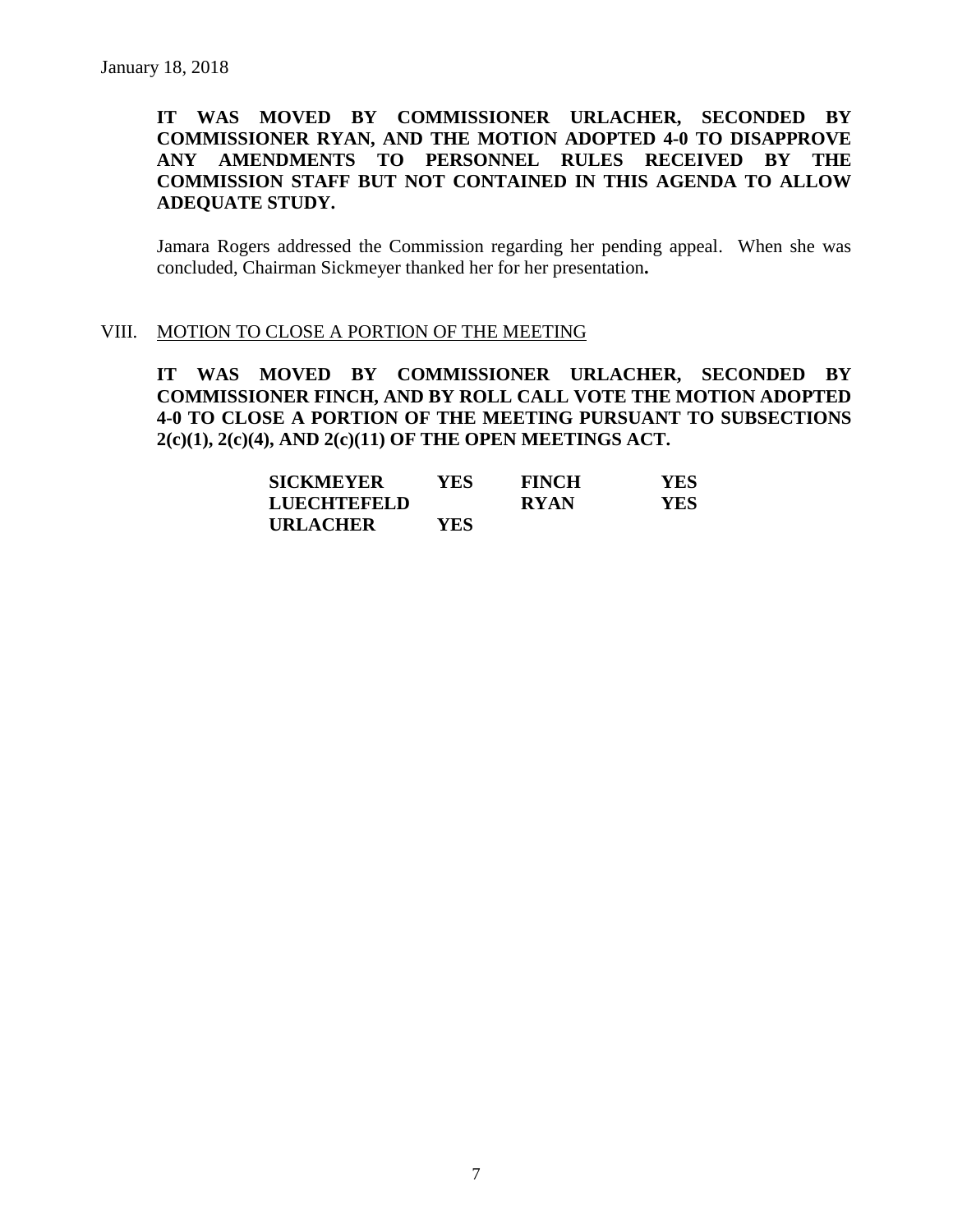#### IX. RECONVENE THE OPEN MEETING

Upon due and proper notice, the regular open meeting of the Illinois Civil Service Commission was reconvened at 160 N. LaSalle Street, Suite S-901, Chicago, Illinois and 607 E. Adams Street, Suite 801, Springfield, Illinois by interactive video conference at 11:45 a.m.

#### PRESENT

Chairman Timothy D. Sickmeyer; G.A. Finch, Jane Ryan, and Casey Urlacher, Commissioners; Daniel Stralka, Executive Director and Andrew Barris, Assistant Executive Director; and Jamara Rogers.

## X. NON-MERIT APPOINTMENT REPORT

Set forth below is the number of consecutive non-merit appointments made by each agency as reported by Central Management Services.

| <b>Agency</b>                            |                | $11/30/17$   $12/31/17$   $12/31/16$ |                |
|------------------------------------------|----------------|--------------------------------------|----------------|
| Aging                                    |                | 0                                    | 0              |
| Agriculture                              | 1              | 1                                    | 0              |
| <b>Arts Council</b>                      | 2              | 2                                    | 0              |
| <b>Central Management Services</b>       | 6              | 6                                    |                |
| Commerce and Economic Opportunity        |                |                                      | 0              |
| <b>Emergency Management Agency</b>       | $\theta$       | $\bf{0}$                             |                |
| <b>Employment Security</b>               | 7              | 7                                    |                |
| Financial and Professional Regulation    | 3              |                                      |                |
| <b>Gaming Board</b>                      | 1              | 0                                    |                |
| Guardianship & Advocacy                  |                | 1                                    | $\overline{2}$ |
| <b>Healthcare and Family Services</b>    | 8              | 5                                    | 0              |
| <b>Human Services</b>                    | 19             | 21                                   | 4              |
| Innovation & Technology                  | 7              | 7                                    | 0              |
| Insurance                                |                | 0                                    |                |
| <b>Labor Relations Board-Educational</b> | $\overline{2}$ |                                      | 0              |
| <b>Natural Resources</b>                 | 24             | 32                                   | 8              |
| Property Tax Appeal Board                |                |                                      | 0              |
| <b>State Fire Marshal</b>                | $\overline{2}$ | 1                                    |                |
| <b>State Police</b>                      | 6              | 6                                    | 0              |
| <b>State Retirement Systems</b>          |                | 1                                    | 2              |
| Transportation                           | 7              | 8                                    |                |
| Veterans' Affairs                        | 3              | 3                                    |                |
| <b>Workers' Compensation Commission</b>  |                | 1                                    |                |
| <b>Totals</b>                            | 105            | 108                                  | 25             |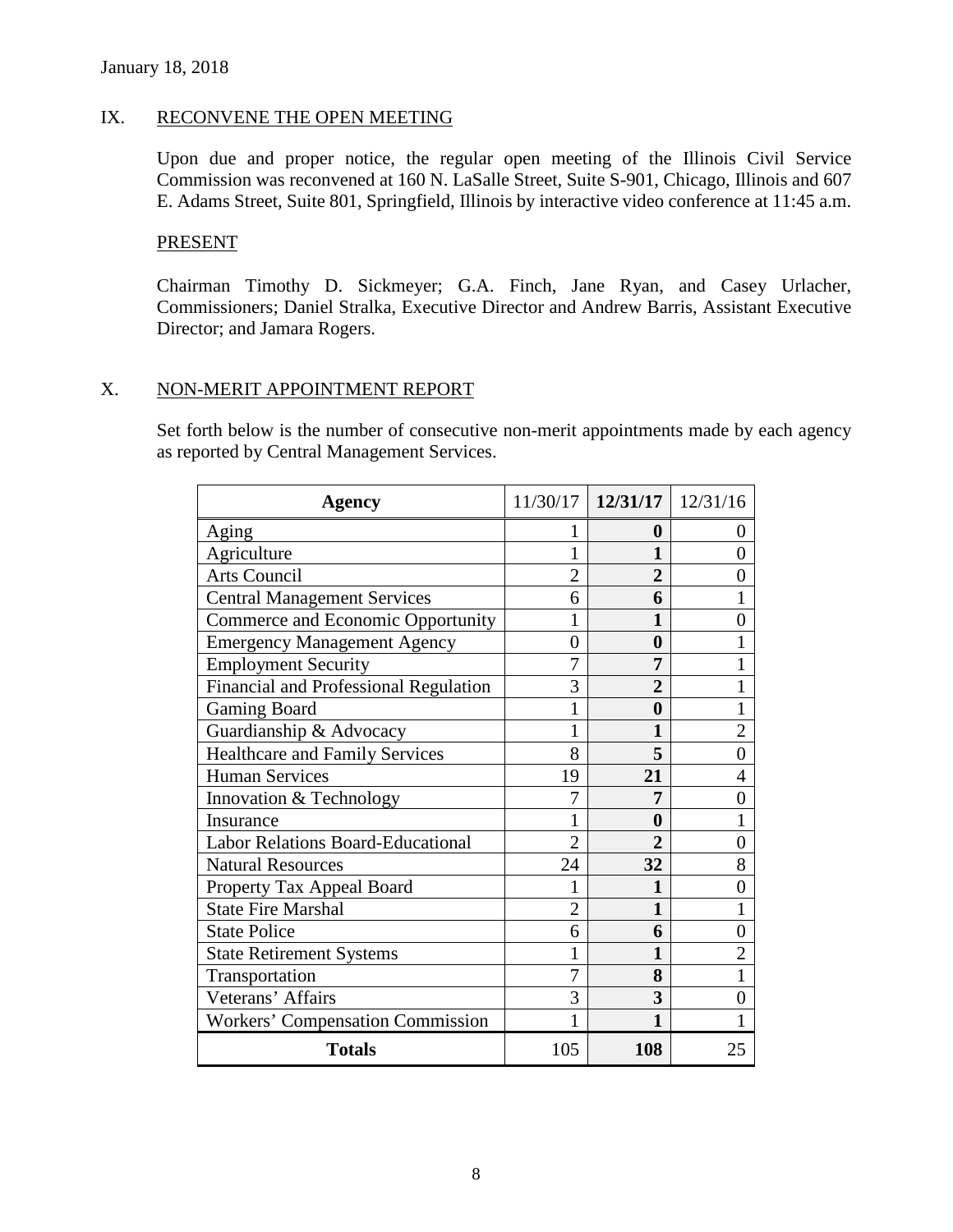## XI. PUBLICLY ANNOUNCED DECISION RESULTING FROM APPEALS

#### **DA-27-17**

| Employee    | Jamara M. Rogers                           | <b>Appeal Date</b> | 12/21/16          |
|-------------|--------------------------------------------|--------------------|-------------------|
| Agency      | Children & Family Services   Decision Date |                    | 01/08/18          |
| Appeal Type | Discharge                                  | Proposal for       | Discharge upheld. |
| ALJ         | Daniel Stralka                             | Decision           |                   |

**IT WAS MOVED BY COMMISSIONER RYAN, SECONDED BY COMMISSIONER URLACHER, AND BY ROLL CALL VOTE OF 4-0 THE MOTION ADOPTED TO AFFIRM AND ADOPT THE PROPOSAL OF THE ADMINISTRATIVE LAW JUDGE THAT THE PARTIALLY PROVEN CHARGES WARRANT DISCHARGE FOR THE REASONS SET FORTH IN THE PROPOSAL FOR DECISION DATED JANUARY 8, 2018.**

| <b>SICKMEYER</b>   | YES. | <b>FINCH</b> | YES. |
|--------------------|------|--------------|------|
| <b>LUECHTEFELD</b> |      | <b>RYAN</b>  | YES. |
| <b>URLACHER</b>    | YES. |              |      |

#### **DA-19-18**

| Employee    | Adam J. Stock            | <b>Appeal Date</b> | 10/10/17               |
|-------------|--------------------------|--------------------|------------------------|
| Agency      | Central Management Svcs. | Decision Date      | 01/04/18               |
| Appeal Type | Discharge                | Proposal for       | 30-day suspension plus |
| ALJ         | <b>Andrew Barris</b>     | Decision           | duration of suspension |
|             |                          |                    | pending discharge.     |

**IT WAS MOVED BY COMMISSIONER URLACHER, SECONDED BY COMMISSIONER FINCH, AND BY ROLL CALL VOTE OF 4-0 THE MOTION ADOPTED TO AFFIRM AND ADOPT THE PROPOSAL OF THE ADMINISTRATIVE LAW JUDGE THAT THE PARTIALLY PROVEN CHARGES WARRANT A 30-DAY SUSPENSION PLUS DURATION OF HIS SUSPENSION PENDING DISCHARGE FOR THE REASONS SET FORTH IN THE PROPOSAL FOR DECISION DATED JANUARY 4, 2018.**

| <b>SICKMEYER</b> | YES. | <b>FINCH</b> | YES  |
|------------------|------|--------------|------|
| LUECHTEFELD      |      | <b>RYAN</b>  | YES. |
| <b>URLACHER</b>  | YES. |              |      |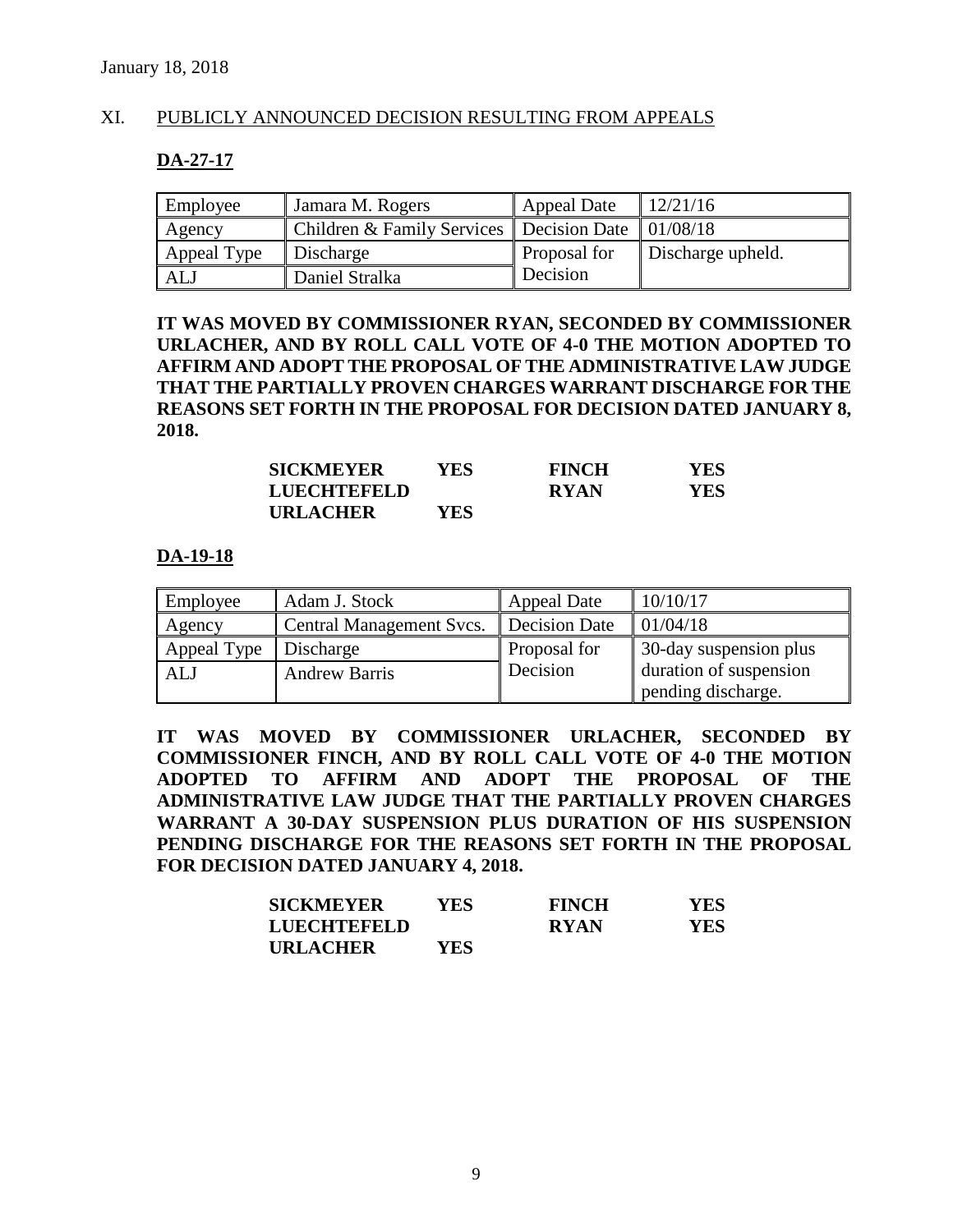## XII. APPEALS TERMINATED WITHOUT DECISION ON THE MERITS

#### **DA-25-18**

| Employee    | Audrey D. Metheny    | Appeal Date          | 12/13/17                      |
|-------------|----------------------|----------------------|-------------------------------|
| Agency      | Corrections          | <b>Decision Date</b> | 12/20/17                      |
| Appeal Type | Discharge            | Proposal for         | Dismissed subject to approval |
| ALJ         | <b>Andrew Barris</b> | Decision             | of Commission; withdrawn.     |

#### **S-27-18**

| Employee    | Yemia Brookshaw      | Appeal Date                          | 12/22/17                      |
|-------------|----------------------|--------------------------------------|-------------------------------|
| Agency      | Human Services       | Decision Date $\vert 01/09/18 \vert$ |                               |
| Appeal Type | Suspension           | Proposal for                         | Dismissed subject to approval |
| ALJ         | <b>Andrew Barris</b> | Decision                             | of Commission; withdrawn.     |

**IT WAS MOVED BY COMMISSIONER URLACHER, SECONDED BY COMMISSIONER RYAN, AND BY ROLL CALL VOTE OF 4-0 THE MOTION ADOPTED TO AFFIRM AND ADOPT THE PROPOSALS OF THE ADMINISTRATIVE LAW JUDGE TO DISMISS THE APPEALS AS THEY WERE WITHDRAWN.**

| <b>SICKMEYER</b> | <b>YES</b> | <b>FINCH</b> | <b>YES</b> |
|------------------|------------|--------------|------------|
| LUECHTEFELD      |            | <b>RYAN</b>  | <b>YES</b> |
| <b>URLACHER</b>  | YES.       |              |            |

#### XIII. PROPOSED REVISIONS TO CIVIL SERVICE COMMISSION RULES

Assistant Executive Director Barris reported to the Commission that changes to the Rules of the Civil Service Commission occurred in 2010 and 2013. Barris explained that the proposed changes to the Rules identified in this month's agenda were intended to increase efficiency in the hearing process while anticipating changes in technology at the Commission. For instance, a rule was revised to prohibit parties from submitting discovery materials to the Commission unless specifically requested as well as a revision to allow electronic filing of appeals if the Commission acquired the platform to receive such appeals. Barris explained that the next step in the process was the submission of the rules to the Joint Committee on Administrative Rules (JCAR) and Index Department at the Office of the Secretary of State for formatting and publication in the Illinois Register. Barris explained that the proposed rules might be additionally changed due to formatting and/or grammar concerns from JCAR and/or Index.

Commissioner Ryan inquired about the use of the word "record" in the proposed revision to Rule 1.150. She expressed a concern that it conflicted with the use of the word "file" in the Personnel Rules. Executive Director Stralka explained that this provision was added solely to allow the Administrative Law Judge to use Central Management Services' automated record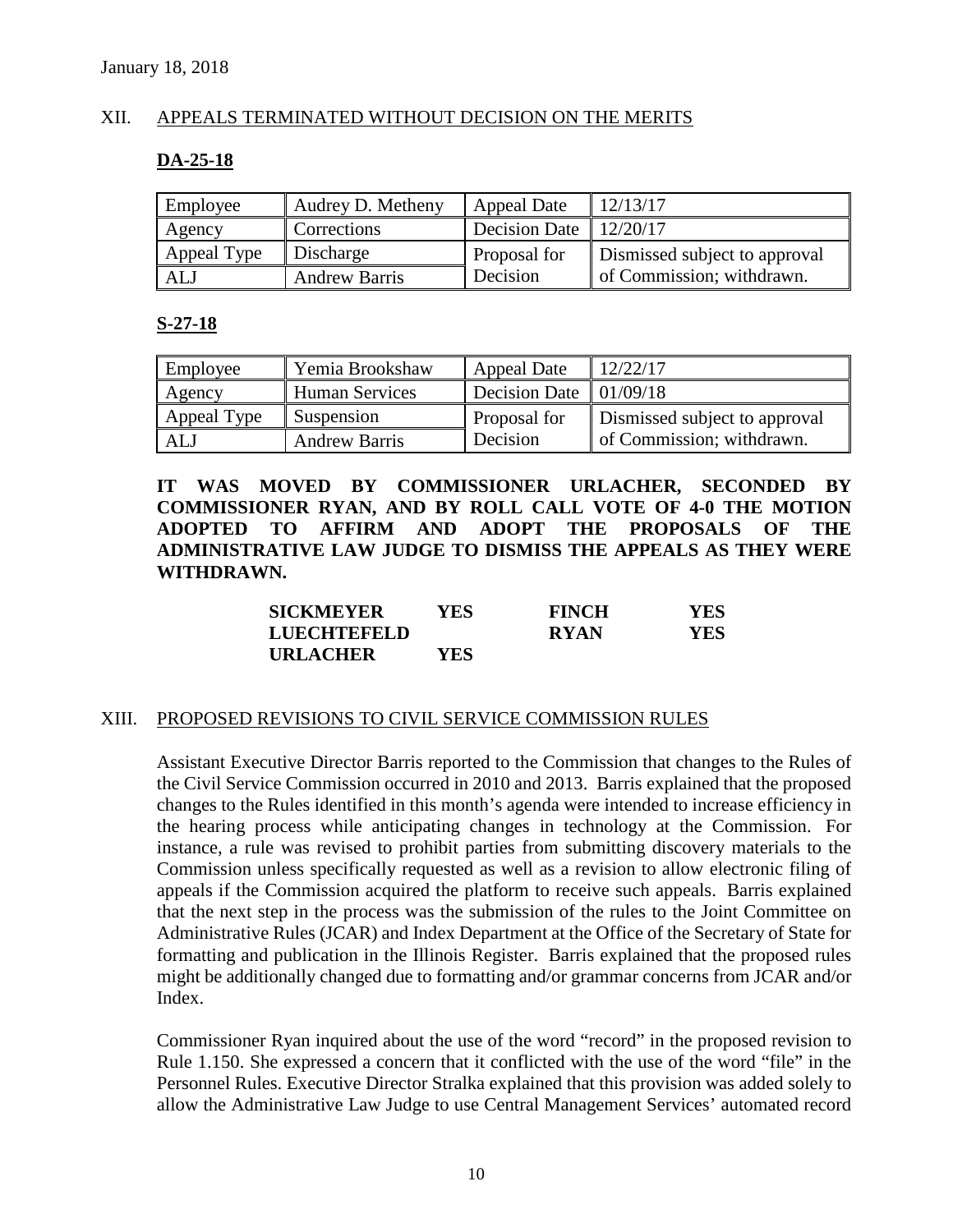to determine an employee's continuous service date. This is a specified factor for the Commission to consider when determining the level of discipline to impose. Ryan directed the Staff to ensure this revision would not cause an unintentional conflict with any of the Personnel Rules.

## **IT WAS MOVED BY COMMISSIONER FINCH, SECONDED BY COMMISSIONER URLACHER, AND THE MOTION UNANIMOUSLY ADOPTED TO APPROVE THE PROPOSED REVISIONS TO SERVICE COMMISSION RULES.**

#### XIV. STAFF REPORT

Executive Director Stralka reported that:

- $\triangleright$  The Commission's new Exemption Monitor and Human Resources Manager is scheduled to start on February 1, 2018.
- $\triangleright$  He attended the January 10, 2018 Personnel Manager's meeting and reported the following:
	- o Joseph Hartzler, counsel to the Governor's Office and liaison to the Special Master, provided an update as to the progress of the Rutan and Shakman exempt judicial monitoring. Mr. Hartzler indicated that:
		- For all intents and purposes, the application of the Rutan decision to the State of Illinois is now "out the window."
		- The result of this litigation and monitoring will be the creation of two classes of employees – "At Will" and "Job Protected." Executive Director Stralka added that it is unclear how this will reconcile with all the partial exemptions in the Personnel Code such as Section 4d(5).
	- o The Governor's office asked all agencies to examine all Section 4d(3) exempt positions to determine if they still qualify for exemption. The result of that investigation was only ten positions were determined to no longer qualify for exemption. Executive Director Stralka added that the position presented for rescission today may have been one of these ten positions.
	- o The Special Master wants to see if employees are performing the work as set forth in the position description form, not just review the wording. To do so, a verification form was created. Executive Director Stralka noted that this sounds similar to the responsibilities of the Commission's Exemption Monitor position.
- $\triangleright$  The Commission started reporting its pending invoices and accumulated Prompt Payment Interest in accordance with the Debt Transparency Act this month.

Assistant Executive Director Barris informed the Commission they would be receiving notice regarding the availability of the required annual sexual harassment prevention training.